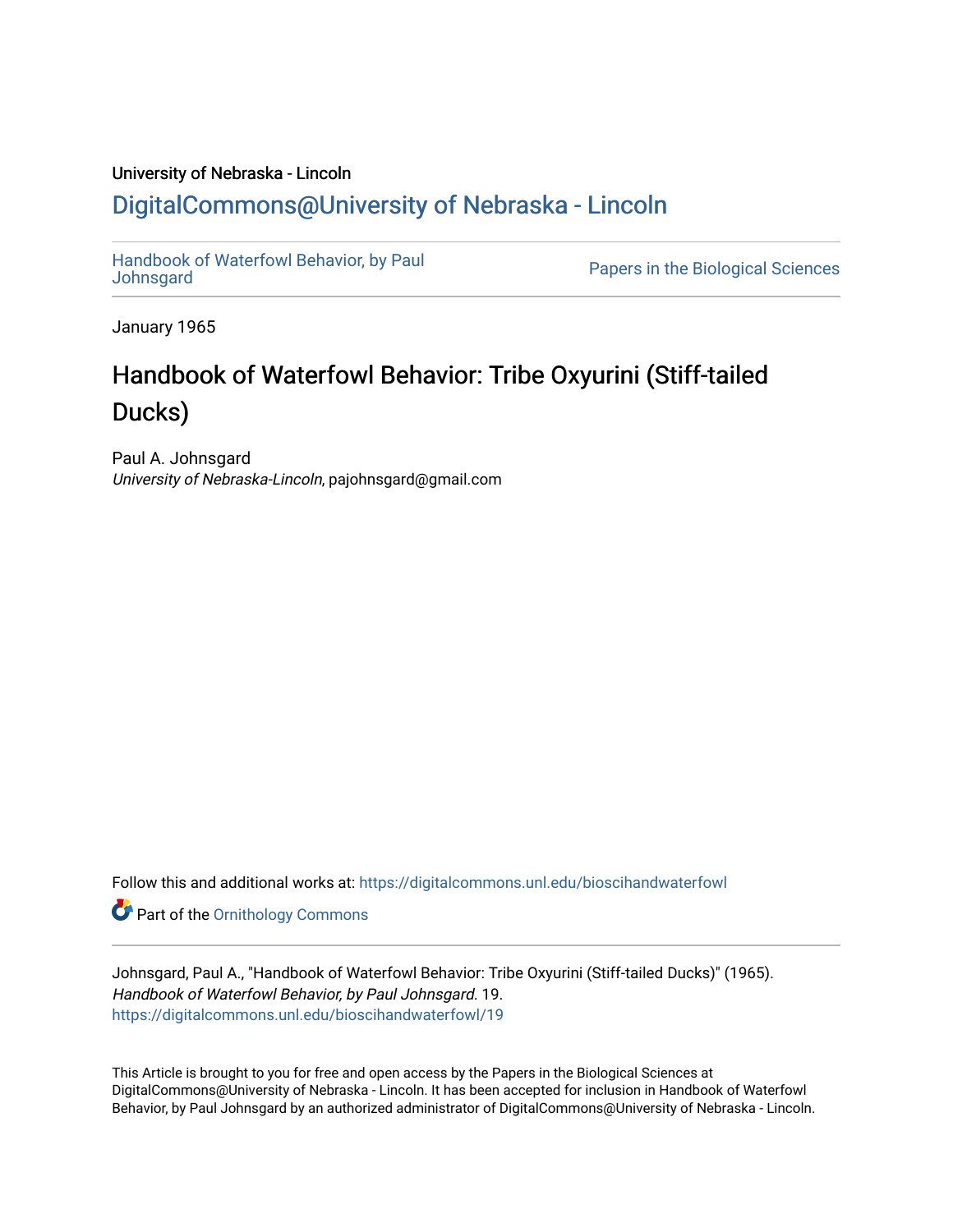#### TRIBE OXYURINI (STIFF-TAILED DUCKS)

The stiff-tailed ducks constitute a unique section of the Anatidae that is possibly the most isolated of all the tribes with the exception of the Anseranatini. There are eight species which almost certainly belong in the group, plus one more that is only very tentatively included. The tribe is of worldwide occurrence. Seven of the species have long, narrow, and stiffened tail feathers that function as rudders in underwater swimming, at which all species are very adept. These species also have a dense and shiny body plumage much like that of grebes, but lack metallic coloration altogether. The typical species have short, thick necks with loose-fitting skin that can be expanded through the inflation of the esophagus or special air sacs. All species have large feet and their legs are placed well toward the rear, which results in a poor walking ability. All species but the most aberrant one (the white-backed duck) exhibit sexual dimorphism. Vocalizations are extremely variable, and male calls are often produced by extra-tracheal structures. Sexual maturity is probably reached in the first year in all but one of the species (the musk duck), and pairs are probably renewed yearly in most and quite possibly all species. Male displays are generally elaborate and tend to produce sound. Nests are generally built over the water surface and the eggs are generally chalky white and relatively large, the young being very precocial at hatching.

Affinities with other tribes are uncertain. No definite intertribal hybrids are known, although an alleged hybrid of the greater scaup and the North American ruddy duck has been mentioned (Sibley 1938). One species, the black-headed duck, appears to be the least specialized of the group and in its downy plumage, female plumage, and tail structure resembles the dabbling duck group. It also has an unlobed hallux and a bill which rather resembles that of a typical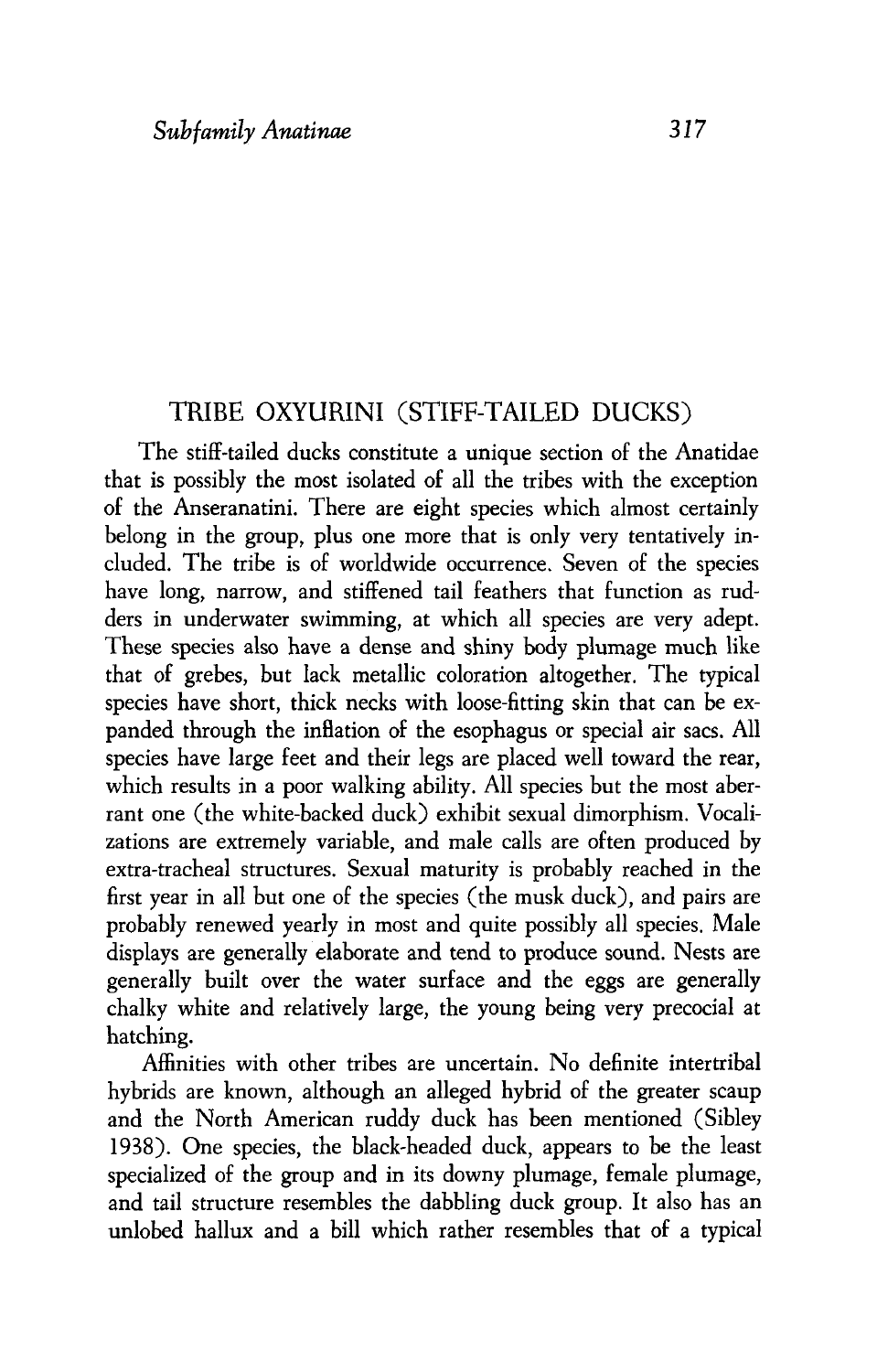dabbling duck, and it tips-up a good deal. Thus I consider that the Anatini are the Oxyurini's closest relatives, although the two groups are no doubt well isolated.

#### Black-headed Duck *(Heteronetta atricapilla)*

The South American black-headed duck has often been included with the species that now constitute the Anatini, but Wetmore (1926) first pointed out its similarities with the stiff-tails. Unlike the downy young of the stiff-tails, however, downy black-headed ducks have a yellow-and-brown-spotted pattern and a dark eye-stripe much like downy dabbling ducks. Juveniles resemble adult females, which have a general similarity to female cinnamon teal. The male has a uniformly black head. Although the body feathers of the male have the characteristic sheen of those of the stiff-tails, they lack the ruddy coloration typical of the stiff-tailed ducks. There is no eclipse plumage. The tracheal structure indicates probable affinities with the stiff-tails, since there is a large throat sac which in the region of the lower jaw is projected forward into two sacs that connect with the mouth, and it is no doubt inflatable. The trachea is of simple structure, lacking a large bulla, and there is an enlargement near the middle of the tube (Wetmore, 1926). The anterior end of the esophagus is enlarged and is possibly also inflatable. The species is sympatric with two species of *Oxyura,* but no hybrids are known. Woolfenden (1961) has concluded that the black-headed duck is the least specialized of the stiff-tailed ducks and a possible evolutionary link with the dabbling ducks.

*General behavior.* Black-headed ducks are common birds in their restricted range, and they mingle both with dabbling ducks and with stiff-tails. Although they often feed by up-ending, they can dive very well. Apparently they have the unique characteristic of being obligate nest-parasites, since no nests have ever been found which could be positively identified as belonging to bIack-headed ducks. Females lay their eggs, which are large, roundish, and rough-textured, in other birds' nests, with little regard for the species they are parasitizing.

*Agonistic* and *sexual behavior: female. I* have not observed females of this species, and the only account of their behavior comes from Wetmore (1926), who states that they behaved "like other ducks" during courtship display, swimming about with the head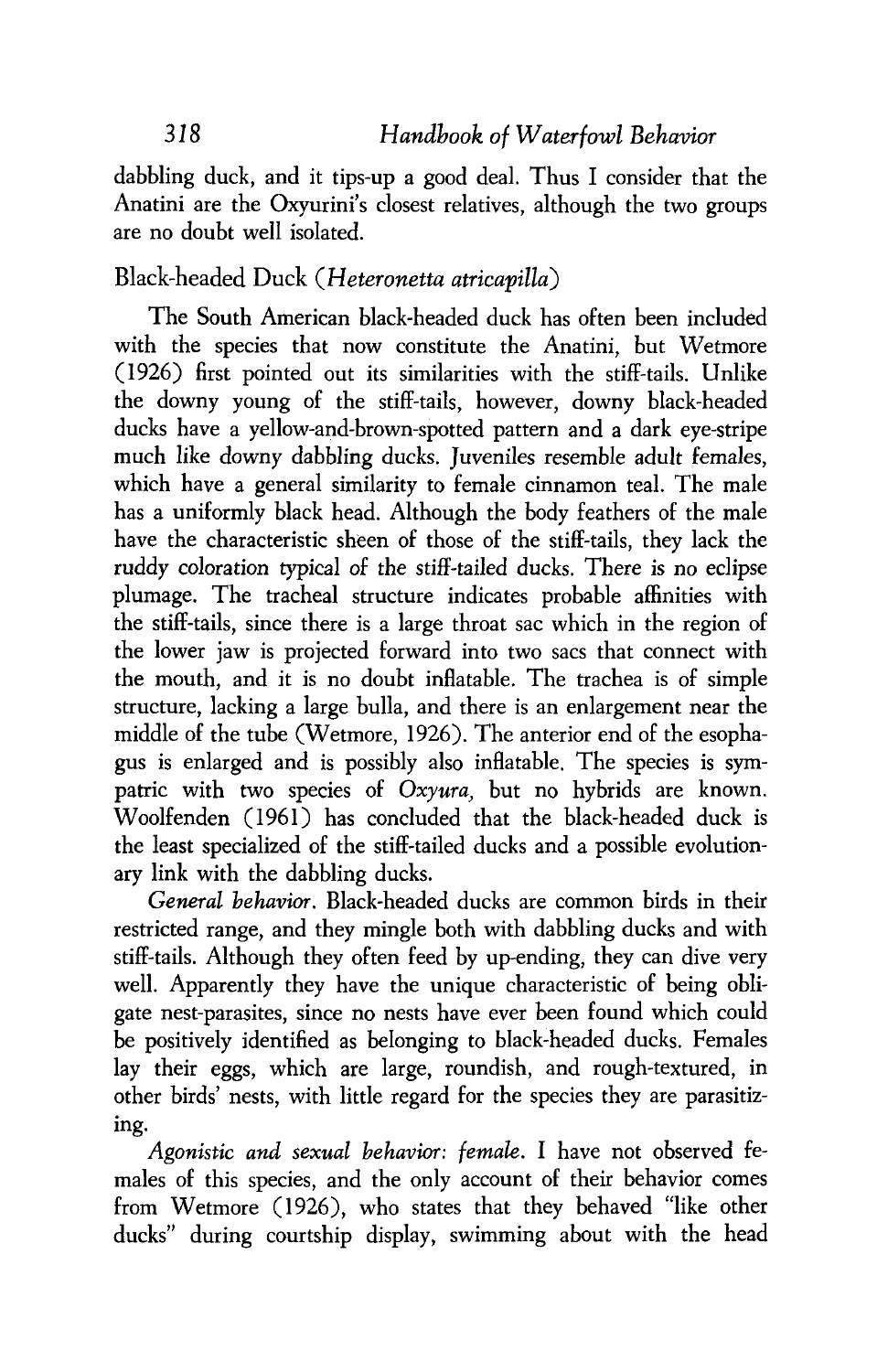



*Figure* **94. Black-headed Duck, North American Ruddy Duck** 

- **A. Black-headed duck male, normal swimming posture.**
- **B. Black-headed duck male, performing Gulping display. Note partly raised wings, expanded throat.**
- **C. Female ruddy duck performing aggressive gaping.**
- **D. Aggressive Hunched Rush by male ruddy duck.**
- **E, F. Stages in the Rush to the female.**

 $\overline{B}$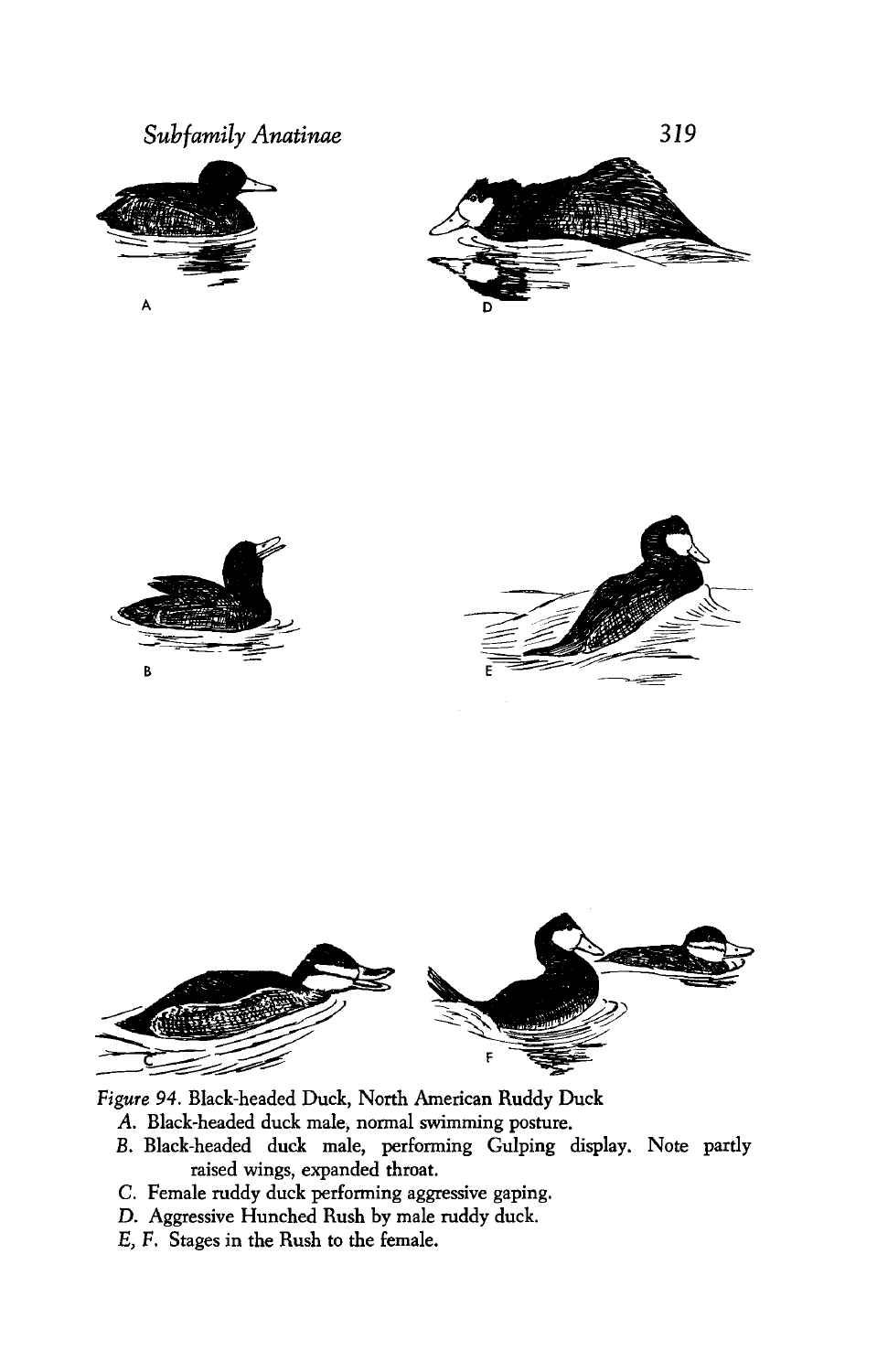erect. It would be of interest to learn if an Inciting display is present, as it is apparently lacking in at least some of the typical stiff-tails.

**Agonistic and** *sexual* **display:** *mule.* **A** single male (Fig. **94A)** has been in the Wildfowl Trust collection for some years and has been observed to display on a few occasions. When this bird is preparing to display, he expands his neck considerably and then swims near the courted bird and Turns-the-back-of-the-head toward her, in exactly the manner of a dabbling duck. In the same situation a typical stifftail would direct his tail, rather than the back of his head, toward the courted bird. There is no preliminary shake equivalent to the Introductory Shake of dabbling ducks; rather, the major display is preceded immediately by a single lateral head-shake. The bird then cocks his stubby tail vertically, lifts his folded wings a few inches (as a male ruddy duck does during the latter part of his Bubbling display), and suddenly performs about three rapid "Gulping" movements with his bill and head as if he were attempting to catch and then swallow flying insects (Fig. 94B). Finally the tail is lowered and shaken to terminate the display. The associated call is weak and hard to hear, but seems to be a three-note  $pic-pic-pic$ , with the first note loudest, the last weakest, and each associated with a "Gulping" movement. I have never heard any other calls, although Wetmore (1926) states that males puff out their throats and utter low *quahqwh* notes, and members of the Wildfowl Trust staff have mentioned hearing soft whistles and clucking notes. One of the ground staff informed me that he had observed the male "imitating" the head-pumping movements of a Chiloé wigeon (presumably precopulatory Head-pumping), and it would be of great interest if the precopulatory display of the black-headed duck actually is a mutual Head-pumping. It appears, however, that although the black-headed duck shares behavioral characteristics with both the dabbling ducks and the stiff-tails, it is closer to the latter group.

#### **TYPICAL STIFF-TAILS**

The following six species, the "blue-billed" or "ruddy" ducks, may be considered the most typical representatives of the stiff-tail tribe. Males of all these species have brilliant cobalt-blue bilk and rich ruddy brown body plumages during the breeding season. The head patterns of males are various combinations of black, white, and brown. The tails are long and stiff, and the wings are short. Females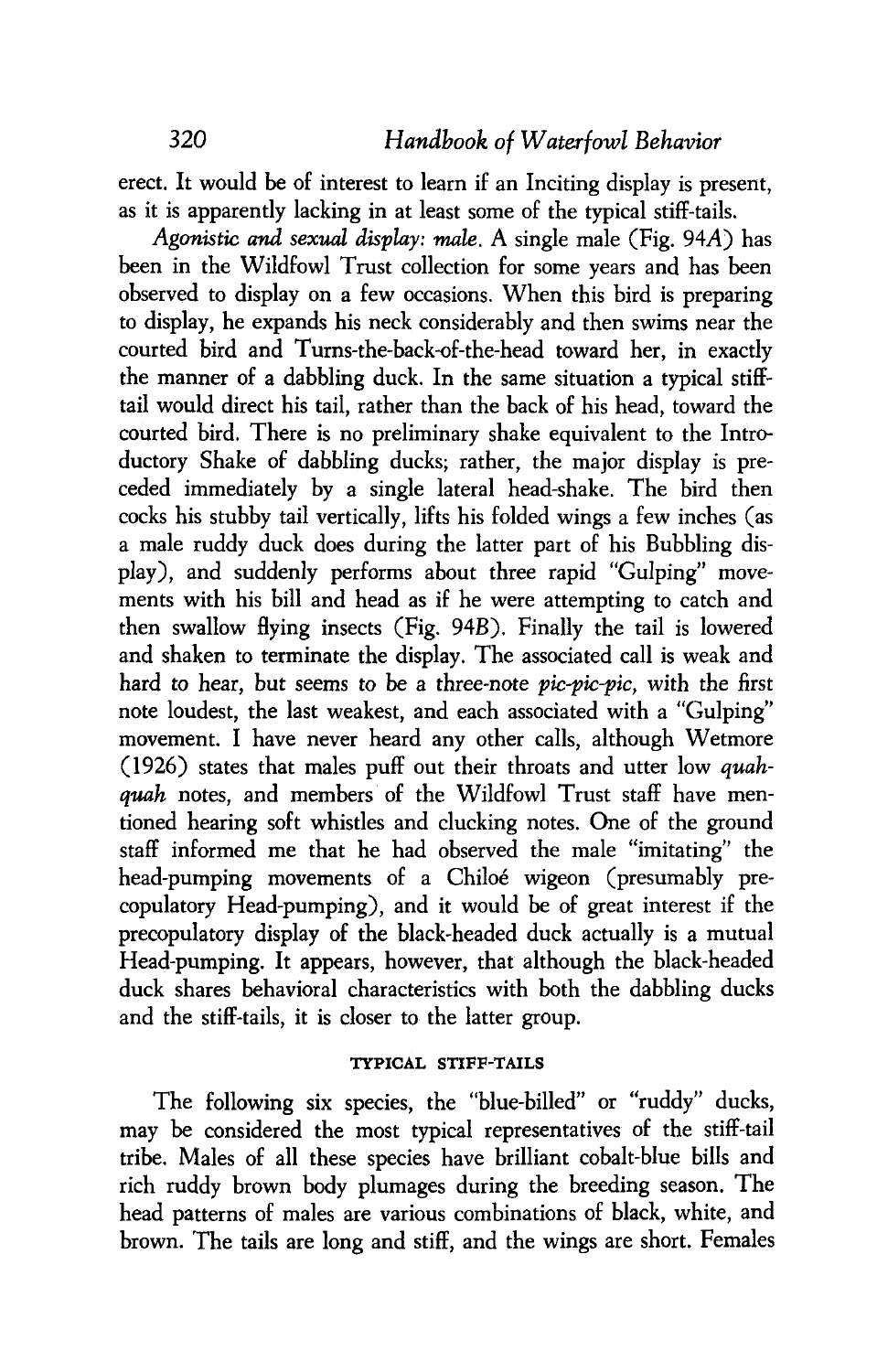of all species are rather uniform in appearance, being primarily a barred brownish color, with distinct eye and cheek stripes in most species. The downy young are miniature editions of their mothers, with dark crowns and cheek markings. One species, the masked duck, differs from the rest in its less-specialized bill structure and plumage pattern, and in its well-marked white wing-speculum. The other five species seem to fall into two major species groups, a southern, lowland group (the maccoa duck, the blue-billed duck, and the Argentine ruddy duck) and a northern, or montane, group (the whiteheaded duck and the North American, Colombian, and Peruvian ruddy ducks). In the former group the downy young tend to be more whitish below and on the cheeks, and the males have all-black heads and relatively narrow bills. In the latter group the males tend to have white on the cheeks and throat and somewhat wider bills. A second possible, but not yet definite, difference may be that in the latter group the males have inflatable tracheal air sacs which are used as "sounding boards" during display, whereas at least the Argentine ruddy duck inflates its esophagus and uses jerky neck and head movements to expel the air and produce sound. The blue-billed duck is similar to the Argentine ruddy duck in this respect, but the maccoa duck is less certainly so.

#### Masked Duck *(Oxyura dominica)*

The masked duck differs from the other species of *Oxyura* in several respects and is apparently somewhat less specialized than they. Woolfenden (1961) supports this view and advocates the generic separation of this species. The downy young have a spotted back and a head pattern approaching that of *Heteronetta,* although there is also the typical *Oxyura* cheek stripe. Juveniles resemble females, which have strongly contrasting eye and cheek stripes as well as a white speculum. Adult males have an interesting plumage pattern with a distinct back and flank spotting which is not found in the other *Oxyuva* species. The ruddy body color extends over the back of the head, producing a restricted black "mask," and white is restricted to the chin. As in the females there is a large white speculum formed by the secondaries and their coverts. It is uncertain whether there is an eclipse plumage, although it is unlikely that there is. The trachea of the male lacks a bulla, but the tracheal tube is enlarged anteriorly. Dr. A. Wetmore informs me (pers. comm.) that the male tracheal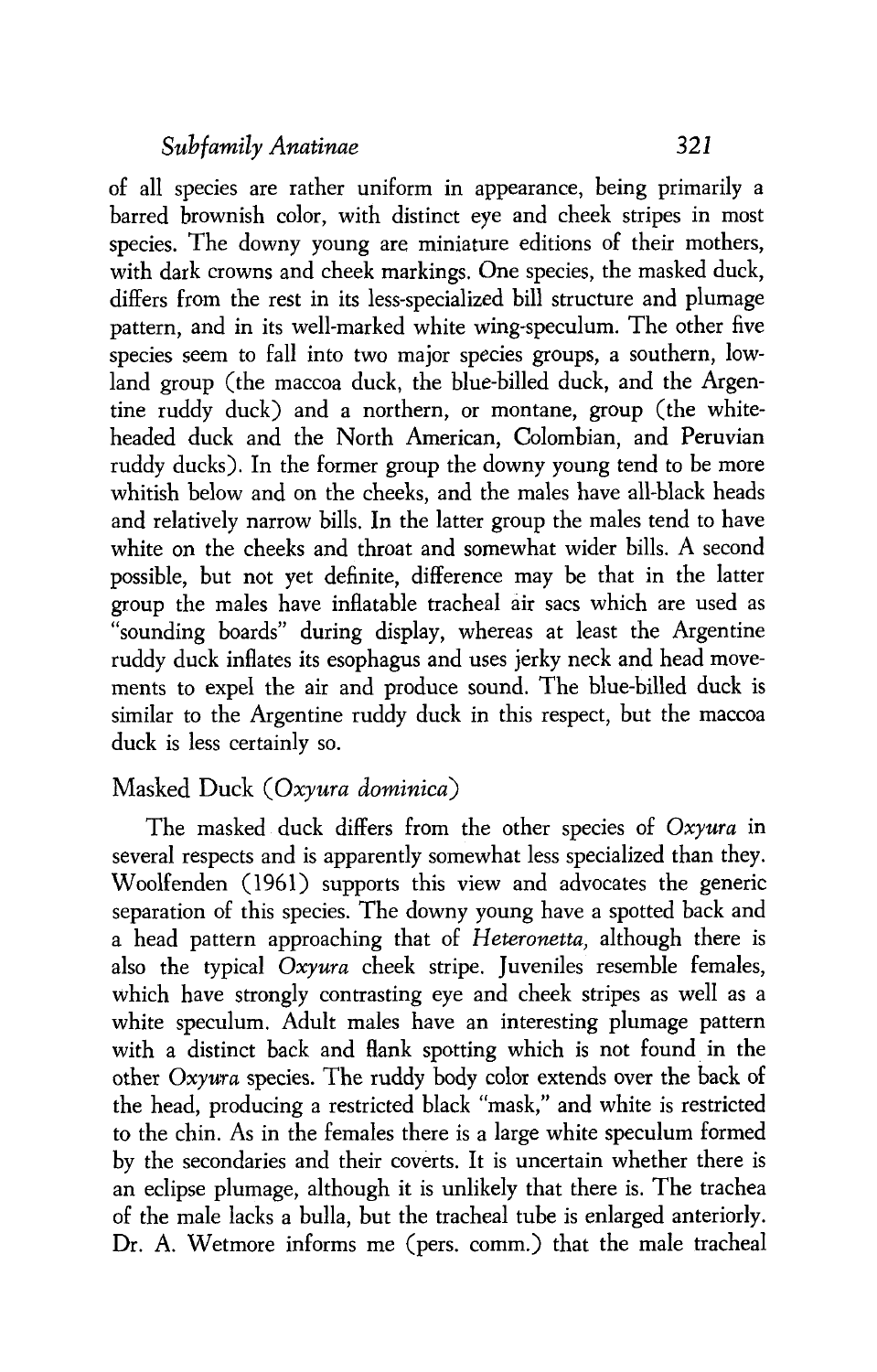tube has an attached air sac similar to that of the ruddy duck; apparently there is a syrinx-produced call-note. Masked ducks are sympatric with two other species of *Oxyura* in Central and South America, but no hybrids are known.

*General and sexual behavior.* The masked duck has been little studied, and practically nothing can be said of its behavior. The male is said to have a loud, distinct call, described as a *kuri-kirro,* and the female is said to have a lower, hissing voice. Unlike the other species of *Oxyura,* masked ducks can take flight by "leaping" out of the water in the manner of dabbling ducks. Diving, however, is done with the same consummate skill as characterizes the other stiff-tails.

#### Ruddy *Duck (Oxyura jamaicensis)*

It is reasonably certain that the South American forms *andina*  and *ferruginea* should be considered as southern montane populations of the North American ruddy duck which have progressively lost their white cheek markings and have become larger. The downy young are all blackish, with a dusky cheek and an indistinct cheek stripe. Juveniles resemble females, which in the northern race have strong cheek stripes but in the South American and West Indian populations have duskier cheeks. Adult males of the North American population have clear white cheeks and exhibit distinct nuptial and eclipse plumages, whereas the southern populations have cheeks with a varying amount of black (the further south the population, the more black on the cheeks) and lack an eclipse plumage. In at least the North American race the males possess a large tracheal air sac which is inflatable during display. The South American populations very probably also possess such structures. There is no tracheal bulla, and the syrinx is extremely simple in both sexes. The southern populations of this species are sympatric with the masked duck and Argentine ruddy duck, but no definite hybrids are known.

*General behavior.* Miss Helen Hays has completed a detailed study, as yet unpublished, on the ecology and behavior of the North American ruddy duck, and when published it will no doubt be the standard reference on the species. So far as possible I have followed the terminology of Miss Hays. Ruddy ducks apparently lack preflight movements and, except during migration, rarely take flight at all. Miss Hays (pers. comm.) has observed head-rolling ("cheeking") movements which she believes to be preflight signals. Ruddy ducks do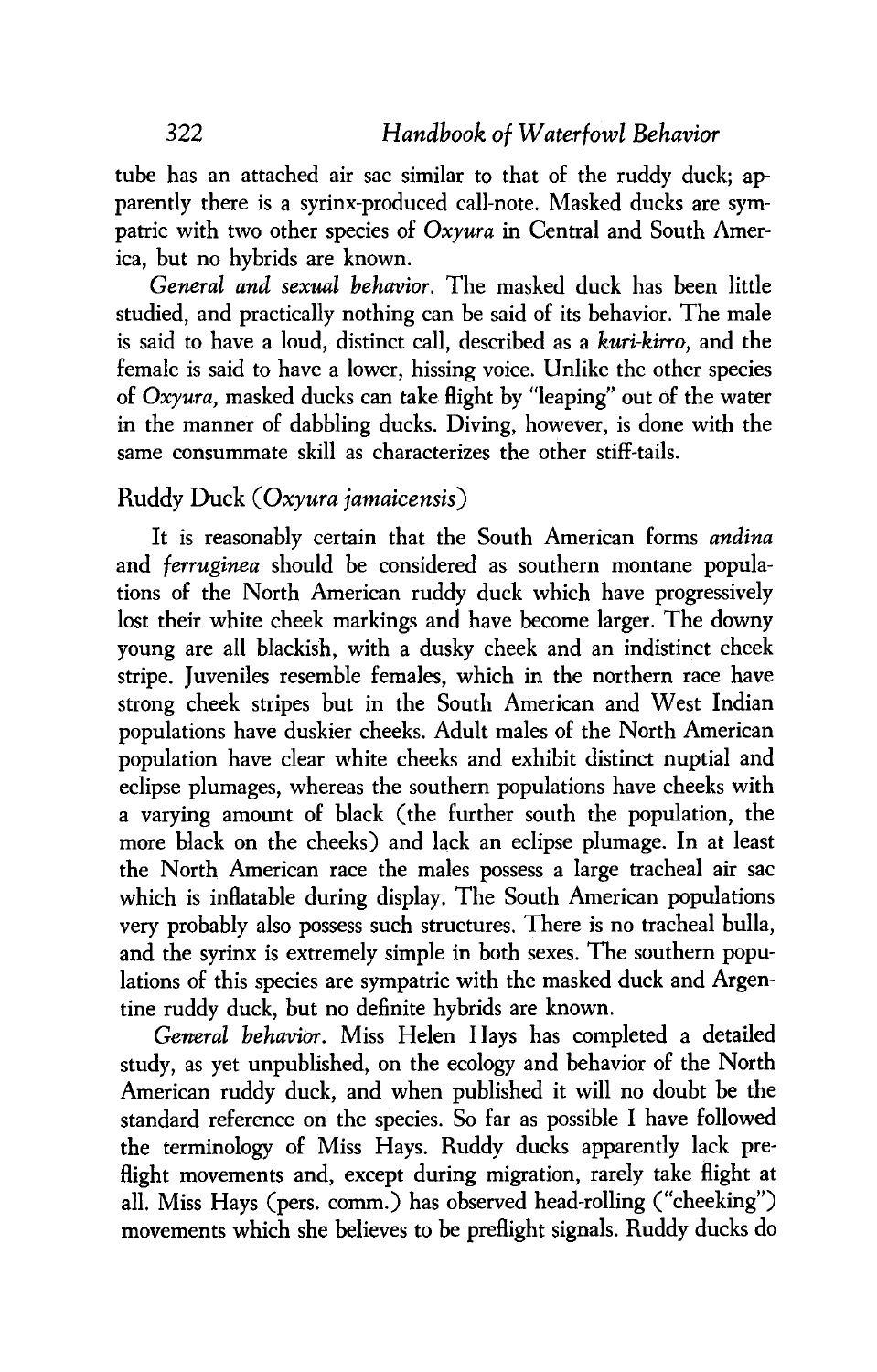not walk well on land, and they usually sleep in the water with the bill tucked into the scapulars. North American ruddy ducks make large nests over the water, which are usually ramped. Females often drop their eggs in other birds' nests, and the young are extremely precocial at hatching. I have not studied the South American races, and the following comments refer to the North American ruddy duck.

Agonistic and sexual behavior: female. Female ruddy ducks are highly aggressive toward males and often gape at them with outstretched neck and ruffled scapulars (Fig. 94C). The only vocalization I have heard is a high-pitched, almost rodentlike squeak, which is uttered infrequently when the female is threatening or fleeing from other birds. Females seem entirely to lack any behavior which is functionally related to Inciting; for the most part they apparently ignore the frantically displaying males as they rush about trying to attract attention. Rarely, females (and also the downy young) will perform the same "Bubbling" display as the males, but this is of uncertain significance.

Agonistic and sexual behavior: male. The male displays of ruddy ducks are several and varied. Throughout most of the courtship situation the male keeps his long tail cocked vertically, although usually not spread. This Tail-cocking (Fig. 95A) brings into full view the white under-tail coverts, which the male trys to exhibit to the female by swimming directly in front of her in what Miss Hays calls the Tail-flash display. Unlike male dabbling ducks, the male of this species does not try to keep the back of his head toward the female; rather, he keeps his head stationary and maneuvers his whole body as he jockeys for position. The Tail-flash is a purely sexual display and is never directed toward other males. The major sexual display, however, is also used as a threat toward other males. This display, called the Bubbling display, is an elaborate and complex one. The male begins by erecting his "horns," inflating his neck, and cocking his tail (Fig. 95A, D). He then suddenly begins to beat his bill against his inflated neck, forcing air out from under the feathers and causing bubbles to appear at the surface of the water, and at the same time producing a hollow tapping sound (Fig. 95B, E). The tapping speeds up toward the end of the display, and at the same time the tail is cocked even farther toward the head and the folded wings are slightly lifted for a moment just before the display terminates with a partial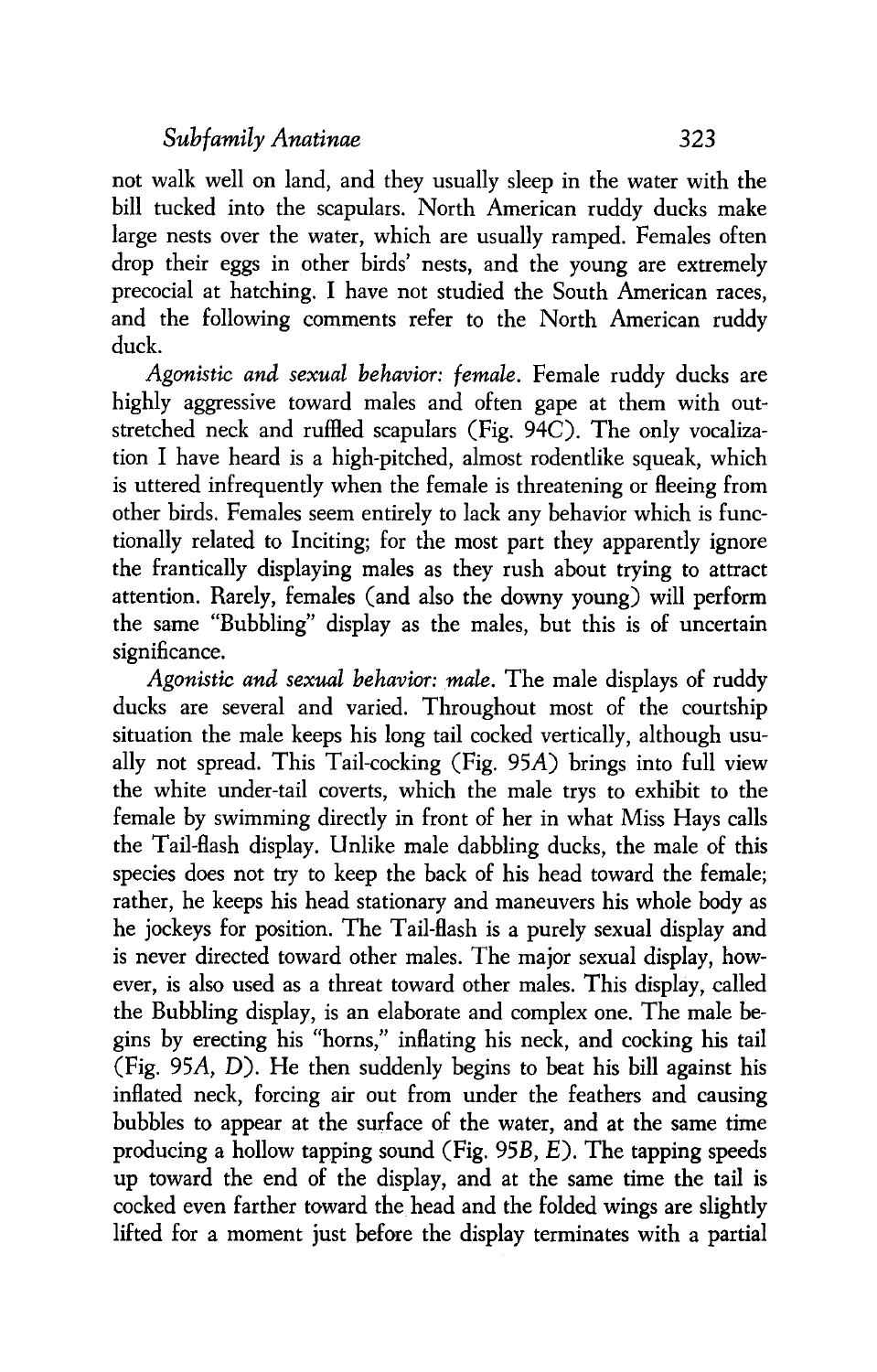*Handbook of Waterfowl Behavior* 













**Figure 95. North American Ruddy Duck A-C. Stages in the Bubbling display.** 

- **A. Starting posture.**
- *B.* **Billdrumming on breast. Note bubbles produced.**
- **C. Termination of display by calling.**
- **D-F. Same as A-C.**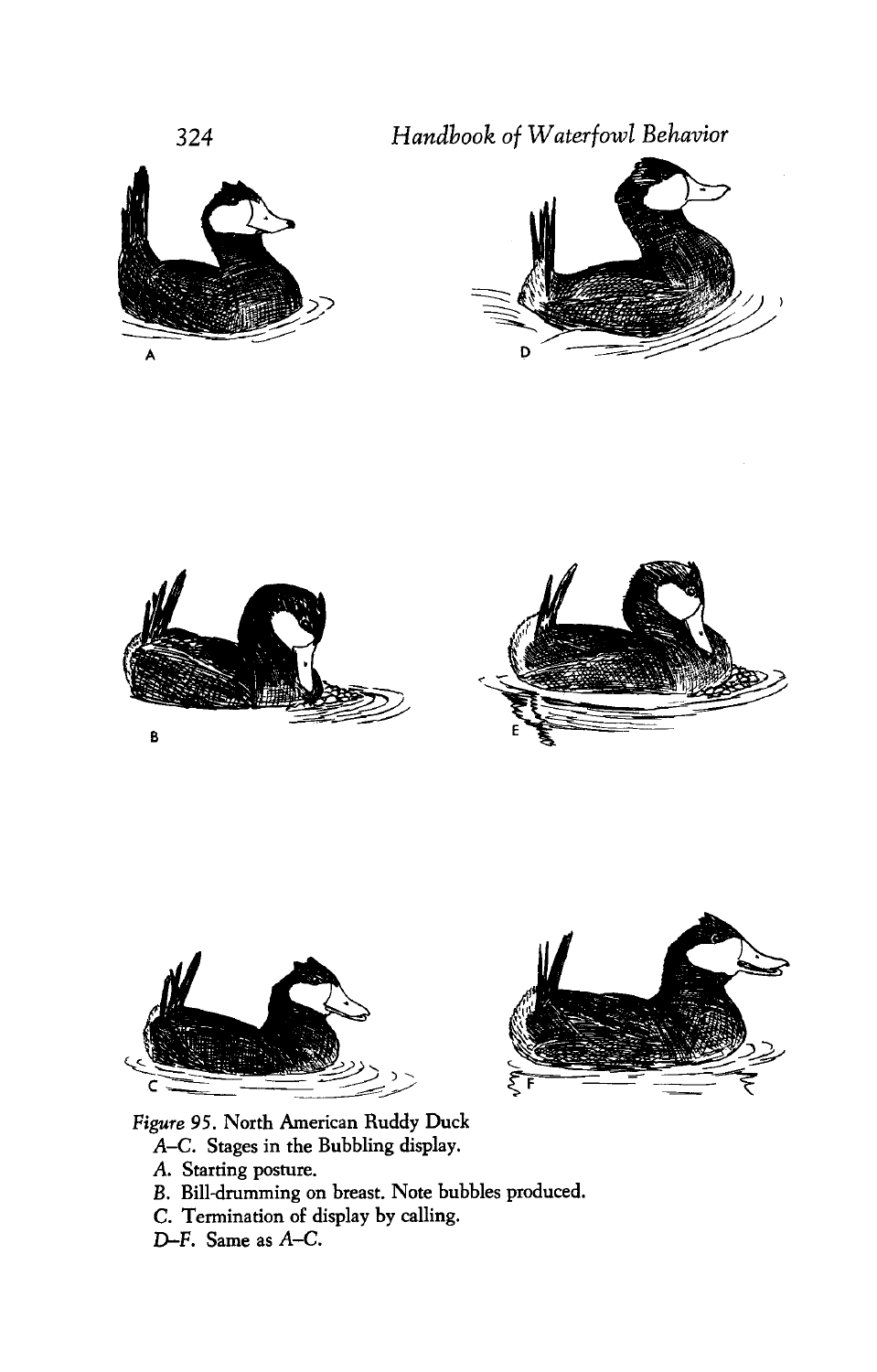deflation of the air sac, accompanied by a forward movement of the head as the bill is opened and a low belching sound is uttered (Fig. 95C, F). When the courted female is approached too closely by a second drake, the possessive drake rushes after him with bill gaping, head near the water, and back feathers ruffled, in a threat posture that has been called the Hunched Rush (Fig. 940). The attacking bird then rapidly turns about and Rushes back to the female in a totally different posture. In this the hind parts of the body are submerged, the partially cocked but submerged tail is almost level with the water surface, and the breast is raised out of the water and the bill is held against the breast (Fig. 94E, F). In this posture the male "surfboards" back to the female, sending up a wake of water behind him. As soon as he reaches her, he does an "about face" and once again turns the cocked tail toward her. Males also perform short display flights, or "Ringing Rushes," toward females (Fig. 96A, B). From an alert and stretched-neck posture, the head stationary and the tail cocked, the partially spread tail is suddenly lowered to the water and the bird "skitters," with a ringing sound produced by the wings, over the surface to within a few feet of the female, whereupon he stops and usually immediately turns around to perform the Bubbling display. The only vocalization I have heard is a soft noise produced at the end of the Bubbling display. Miss Hays has observed a highintensity threat posture which I have never seen, in which two males face each other motionless, nearly bill-to-bill, for ten seconds or more before they begin actually to fight.

Copulatory **behavior.** Precopulatory behavior is entirely different from that of any previously discussed species. The male cautiously approaches the female while slightly nodding his head in the manner of ducks that are swimming while very alert, and he frequently dips his bill in the water (Bill-dipping) and immediately withdraws it and shakes it sideways, flicking water to both sides. Although this display (Fig. 96C, D) is similar to the Water-twitching display of sea ducks, the bill is not left in the water, and Bill-flicking is perhaps the best name for the movement. The female does not return this display; rather, she usually dives, and she may even threaten the male. Sometimes, however, the male is able to approach close enough so that he can suddenly and without warning mount her. Sometimes the female will assume a partially submerged receptive posture. Treading lasts only a few seconds, during which the female is almost entirely sub-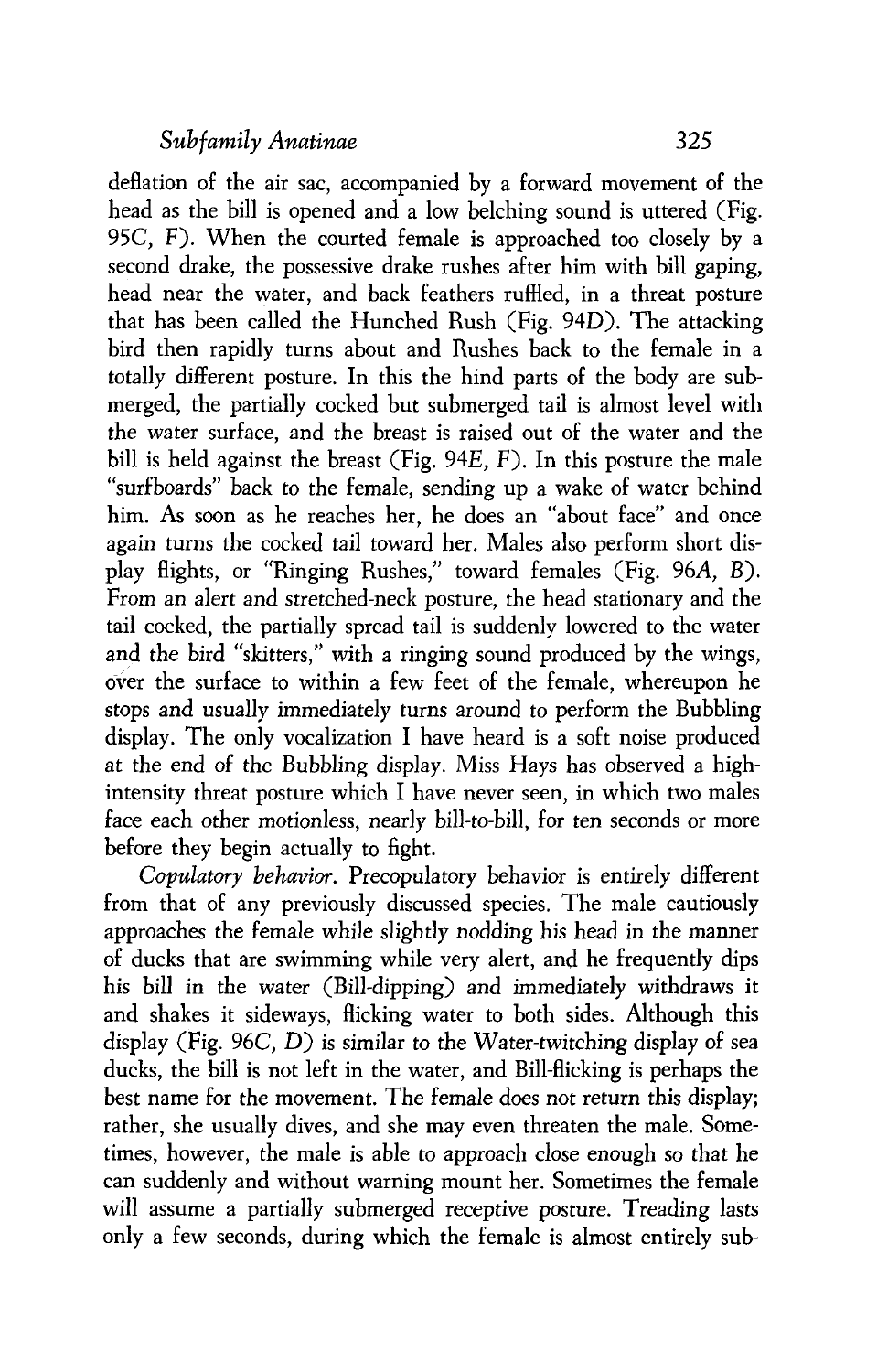







*Figure 96.* **North American Ruddy Duck, Argentine Ruddy Duck, Whitebacked Duck** 

- **A, B. Ringing Rush by male ruddy duck.**
- **C. Precopulatory Bill-dipping, which alternates with D.**
- **D. Precopulatory Bill-flicking.**
- **E. Male Argentine ruddy duck performing Head-jerking** *(male behind*  in normal swimming posture).
- *F.* **White-backed duck, swimming posture.**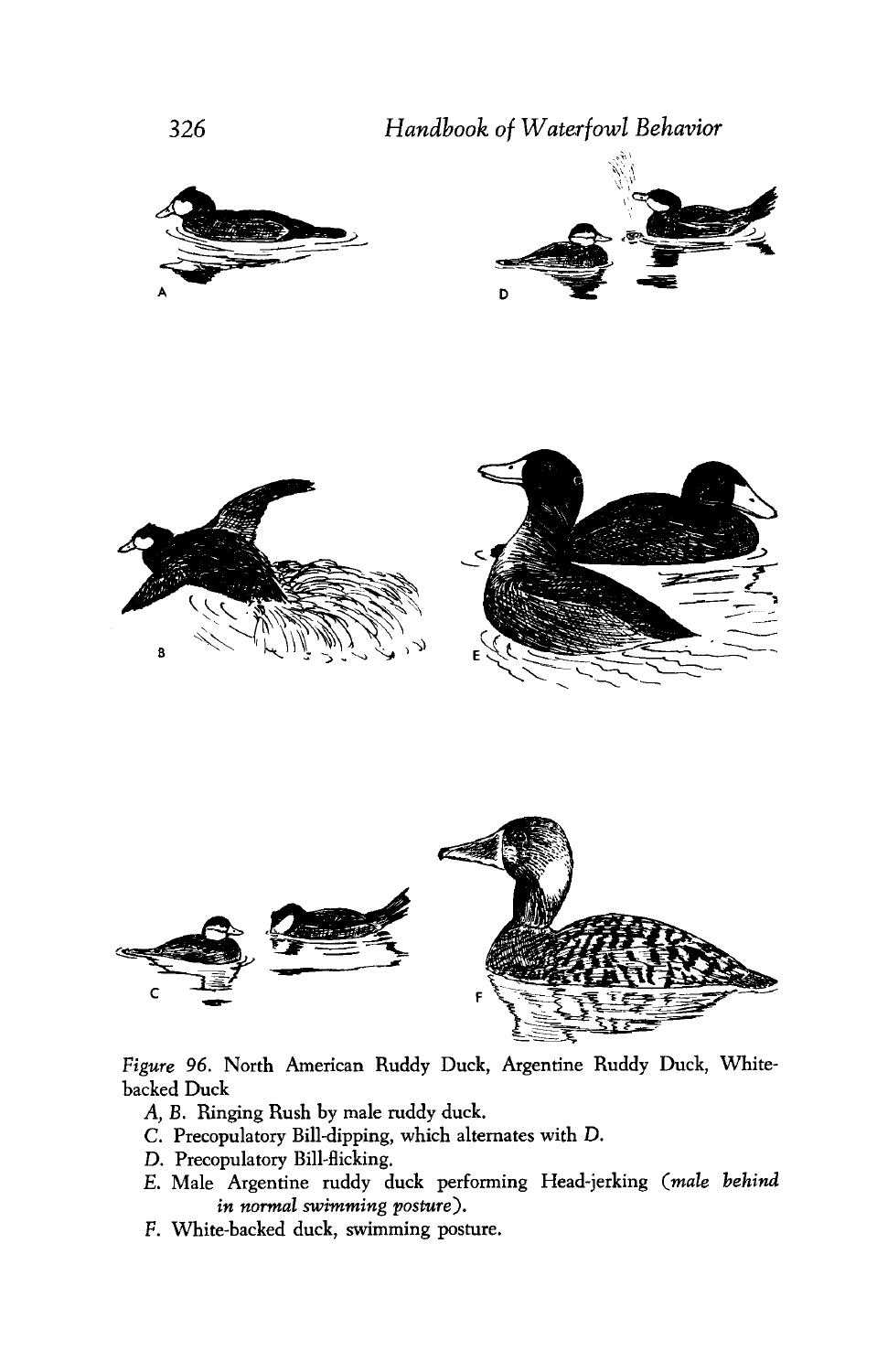merged. Immediately after treading, the male dismounts rapidly, faces the female, and performs the Bubbling display several times in rapid succession. Both birds then preen and carefully rearrange their plumage.

### White-headed Duck (Oxyura leucocephala)

It appears probable that the white-headed duck is more closely related to the ruddy duck than to any other species of Oxyura. The downy young, juveniles, and females of the two species are very similar. The males differ in that those of the white-headed duck are larger and have a greater amount of white on the head and a markedly higher bill. This higher bill is probably the result of the presumably larger nasal glands associated with the salty or brackish habitat of this species. The body plumage is also less ruddy in color than in the other species of  $Oxyura$ . There is a definite eclipse plumage in males. The tracheal and esophageal structure is undescribed to my knowledge. No hybrids are known, and there is no sympatry with other stiff-tails.

General behavior. Relatively little is known about the whiteheaded duck, but except for a tendency to inhabit salt water it appears to be very similar to the ruddy duck. As in that species the nests are large, built over water, and have little down; in addition, the clutch is large and usually consists of six or more eggs.

Agonistic *and* sexual behavior: female. Females evidently gape aggressively at males, and also occasionally extend their necks (Dementiev, in Delacour, 1959).

Agonistic and sexual behavior: male. Dementiev (in Delacour, 1959) states that males vertically cock as well as spread their tails. They expand their chests and move forward and backward, hitting their chests with their bills in the same manner as North American ruddy ducks. Mountfort (1958) states: "The display consists of the drake swimming in front of its mate while jabbing its short, blue bill rapidly at the water half a dozen times and then jerking its head forward." The behavior described obviously corresponds to the Bubbling display. Dementiev has also described what is clearly the Rush display, saying that males "press the bill against the expanded chest, and press it down into the water; then with a powerful stroke of both feet, they propel their body forward, raising fountains of water."

Copulatory behavior. This is undescribed to my knowledge.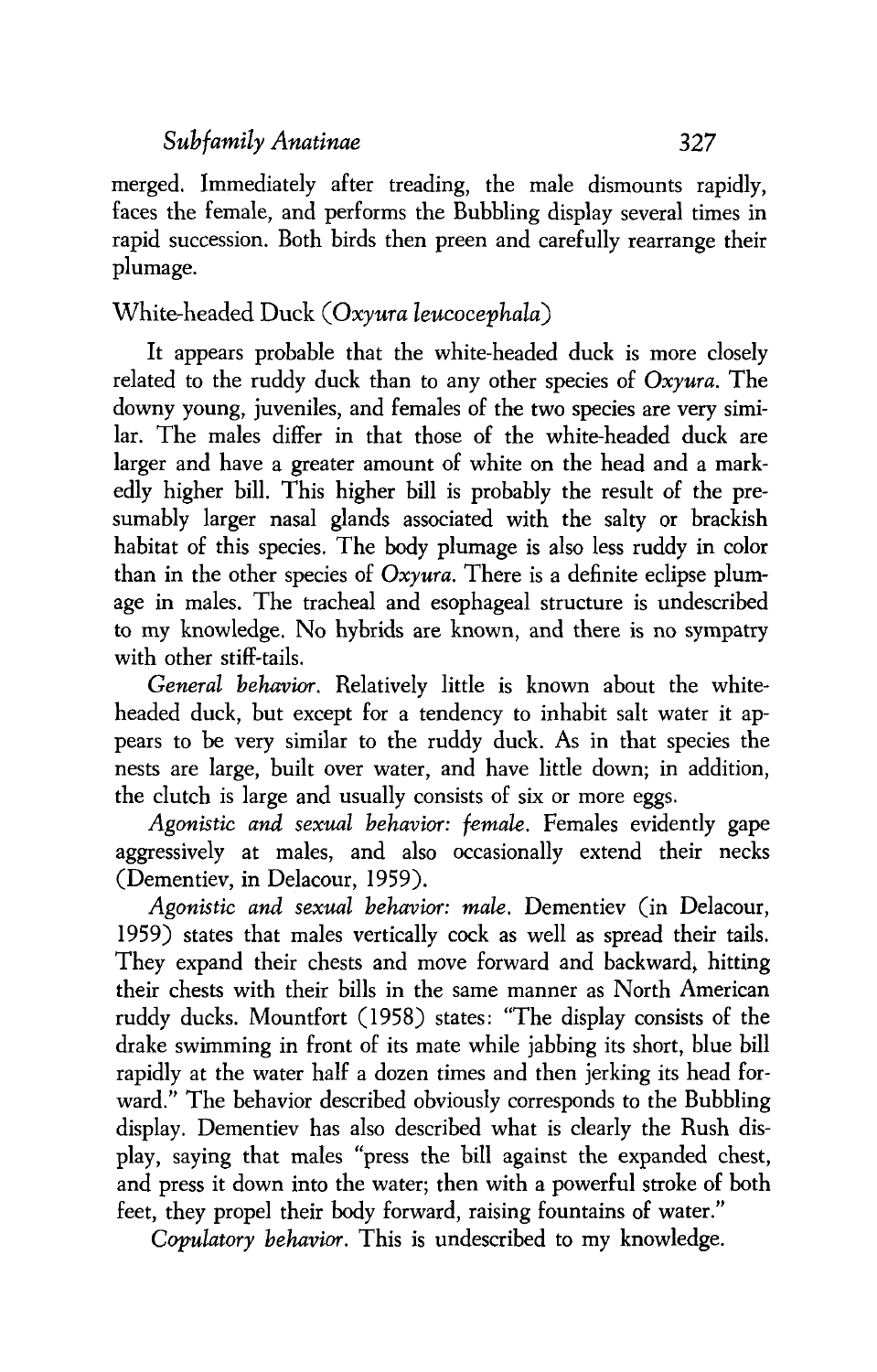Maccoa Duck *(Oxyura maccoa)* 

The African maccoa duck is of uncertain relationships, but possibly it is most closely related to the Argentine ruddy duck. The downy young of the two species are very similar except that the maccoa duck has a striped back and a narrower cheek stripe. Maccoa males are considerably larger than those of the Argentine species, but they have a similar plumage pattern. In both species the bill is relatively narrow and uniform in width. It is uncertain, but doubtful, whether there is an eclipse plumage in males. The tracheal and esophageal anatomy has not been described. The maccoa duck is restricted to Africa and is not sympatric with any other *Oxyura*  species.

*General behavior.* Like the Argentine ruddy duck, this species apparently builds small and frail nests, and lays a small clutch of from three to seven eggs. The male evidently helps care for the young.

*Agonistic and sexual behavior:* **female.** Nothing on this bas been noted in the literature.

*Agonistic and sexual behavior:* **male.** Various authors have described the behavior of this species, the most recent and complete summary being that of Macnae (1959). The male is said to have a relatively loud voice, which is used during various displays. The call has been described as a low, grating *churr, crroooo* . . . , uttered with the head and neck stretched out over the water. It has also been characterized as a loud, snoring *purr, rr-rr,* uttered with the neck arched, the bill pointed toward the water, and the neck swollen. Macnae states that during calling the bill is opened, the head pushed slightly forward and up, the body lifted slightly out of the water, and the tail erected and fanned out. He also mentions the alternate calling position "with head and neck outstretched over the water" as the drake swims forward and backward. No displays corresponding to the Bubble display have been described. A few other male behavior patterns have been described which might also constitute displays. These include "rubbing the bill on its chest" and "rolling its head on the back," which could be either normal or ritualized preening and head-rolling movements respectively. While in front of the female "the drake swam forward with head and neck outstretched, bill pointing downwards, tail stretched back and separated; before doing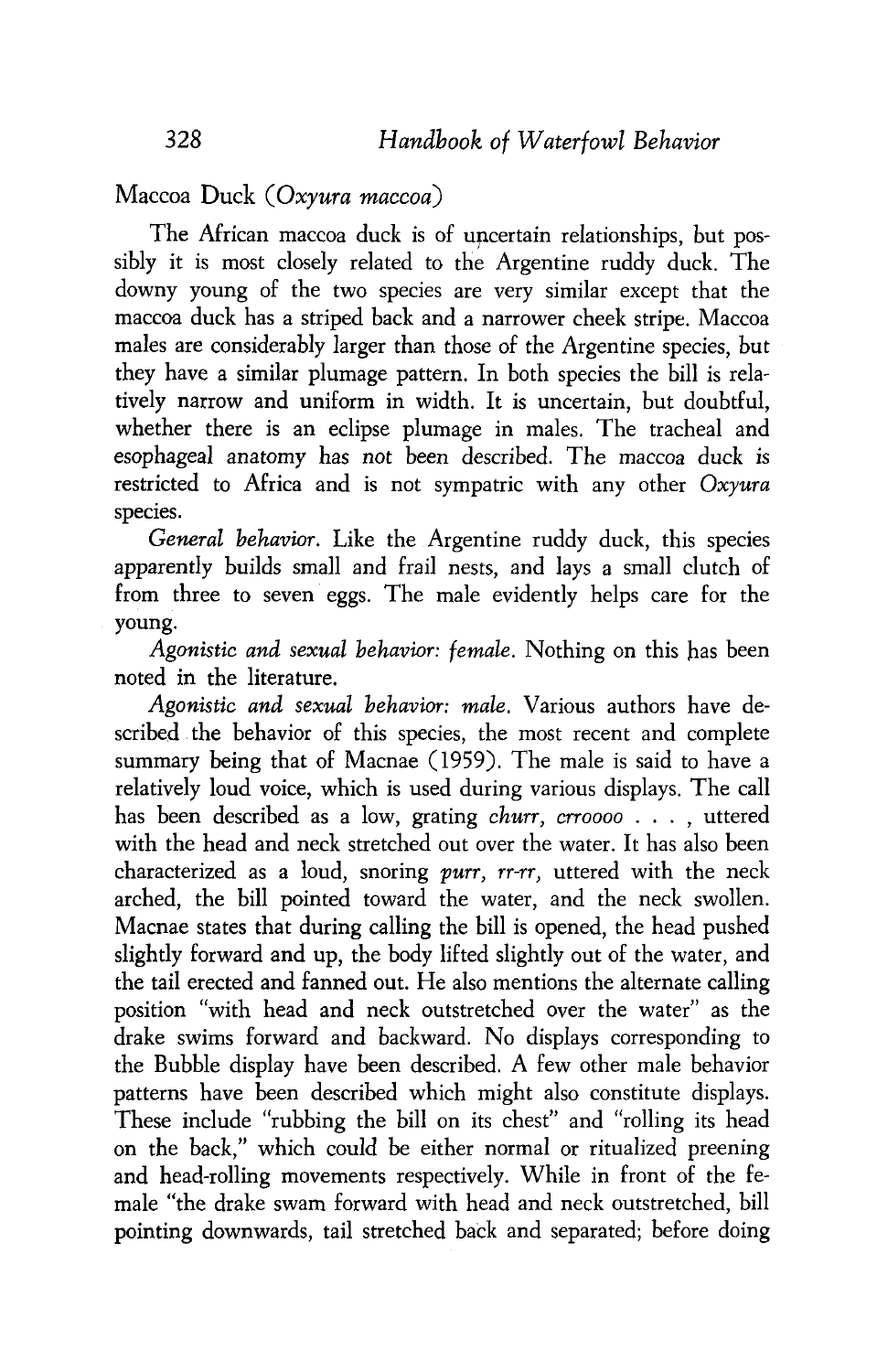this the drake swam with a slight palpitation of the wings. These were not spread but the movement seems to be against the body. The beak is quickly flicked and water splashed up with the tip." This last sentence could refer to precopulatory Bill-flicking. The spreading of the tail feathers mentioned above does not occur in the American ruddy duck, but it has been described for both the white-headed duck and the Argentine ruddy duck.

Copulatory behavior. This has not been described, but Macnae (1959) has described what might be precopulatory behavior occurring between paired birds. He states: "There is some preliminary bill flicking and head rubbing by the drake while the duck preens. The drake swims rapidly up to the duck and stops, almost touching, across her path. Then he lifts and fans his tail, showing the light under tail coverts, pushes his head forward and calls. Then he rapidly back paddles in a small arc to end on the opposite side of his mate. Sometimes he is so close that he forces her around slightly as he revolves."

#### Argentine Ruddy Duck *(Oxyura vittata)*

The Argentine ruddy duck has at times been considered conspecific with the North American ruddy duck, but this does not appear to be justified. The downy young of this species differ from *jamicensis* downies in that they have clear white cheeks except for a broad dark stripe. Females have a broad cheek stripe as well, and also have very dark upper-parts. Males have black heads and are otherwise rather uniformly ruddy on the upper parts. The bill increases only slightly in width (about 3 mm. as opposed to 5-7 mm.) beyond the base in the three races of 0. *jamaicensis,* and has a relatively straight culmen profile. There appears to be a true eclipse plumage in this species, although such a plumage appears to be lacking in the South American races of *jamaicensis.* The male tracheal structure is simple, with only a weakly developed tracheal air sac, but the esophagus is enlarged and inflatable (Wetmore, 1926). The Argentine ruddy duck is sympatric with the Peruvian ruddy duck in Chile, but no hybrids are definitely known to exist. Hellmayr (1932) mentioned one possible hybrid based on maximum bill width, but the two forms approach each other so closely in this respect (19.4 mm. to 22.2 mm. in 12 male *vittuta* vs. 23.0 to 26.1 mm. in 27 male *fenu-*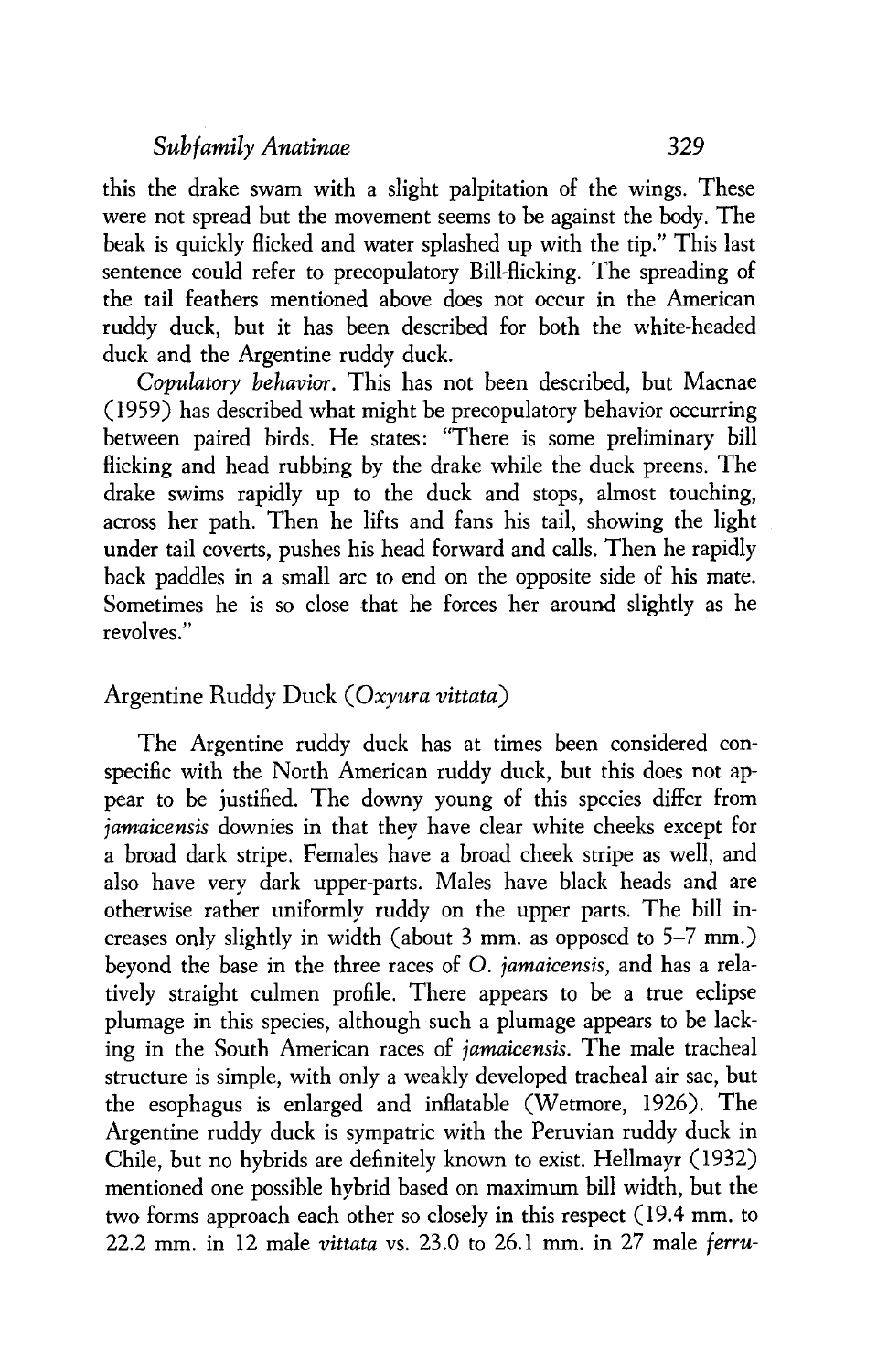*ginea* measured by me) that positive identification of hybrids on this basis is impossible.

*General be'havior.* The Argentine ruddy duck appears to be most readily distinguishable from the Peruvian ruddy duck in that it huilds a small, flat, grebelike nest and lays a relatively small clutch of three to five eggs (Goodall *et al.,* 1951). **'1** he eggs are also somewhat smaller in size than are those of the Peruvian species.

*Agonistic and sexual behavior: female.* In limited observations at the Philadelphia Zoo, I noted that the female of this species is much like the North American ruddy duck female in her behavior. Her most common display is a silent gaping, which is performed toward any male that approaches too closely. She also occasionally performs a silent vertical bill-jerking movement similar to the major male display, but done in a much less conspicuous fashion. The only female vocalization I have heard is a high-pitched squeal, very similar to that of the North American ruddy duck female and uttered under similar circumstances.

*Agonistic* and *sexual behavior: male.* Little has been published to date regarding male displays in this species; the observations of Kerr (1890) are the only ones known to me. Dr. Martin Moynihan has made extensive observations on the behavior of the Argentine ruddy duck, but these have not yet been published. My own observations are quite limited, but suggest a remarkable difference in male behavior patterns from those of the North American ruddy duck. In fact, in many respects the two species respond in almost opposite ways, which is not surprising considering their sympatric distributions and similar plumages. For example, the Argentine ruddy duck male cocks his tail only rarely, and apparently never during sexual display. He never drums his bill downward on his breast; his commonest display (directed both to females and other males) is instead a very rapid upward jerk of the head with the bill held relatively level (Fig. 96E). This display, frequently repeated several times, appears to be silently performed. Although the esophagus is inflatable I did not notice any marked neck enlargement; Kerr (1890), however, did observe this. I once observed a male stretch his head and neck out on the water toward a female, in a posture similar to the Sneak of the pochards, a posture Kerr (1890) also describes. Kerr states that while in this posture the male spreads and cocks his tail, then advances toward the female, but I did not see this.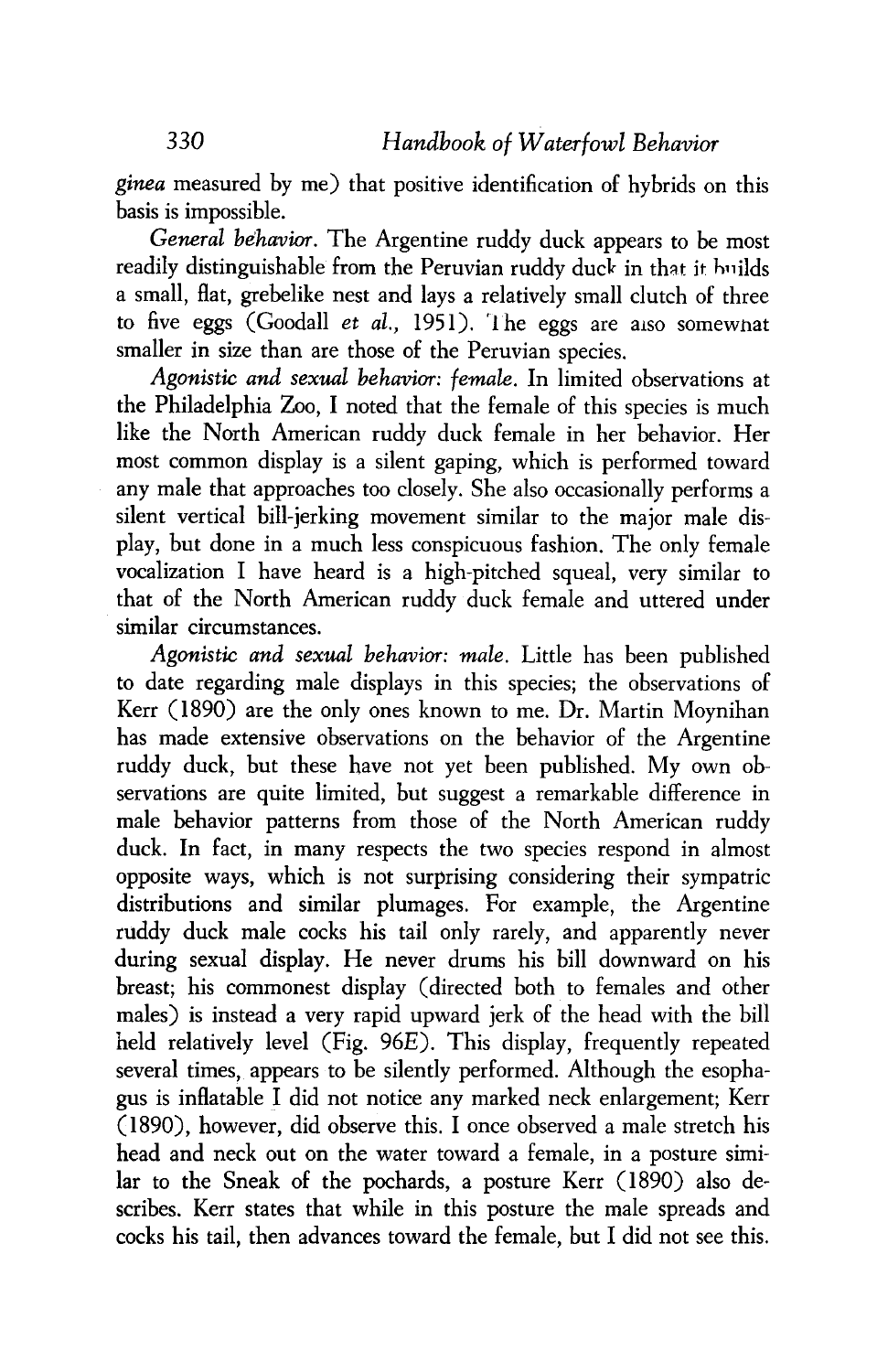Other displays or probable displays that I observed include the Hunched Rush, performed in the same manner as by the North American ruddy duck and a silent gaping which also was apparently a threat toward other males. On several occasions I observed a jerking or quivering of the folded wings which strongly reminded me of the black-headed duck's wing movements during display, but which I have never noted in the North American ruddy ducks. Furthermore, the males gave no indication of trying to swim in front of the females in the manner so typical of North American ruddy ducks, in which this tendency forms an important part of the total display activity.

*Copulatory behavior.* This has not yet been described, and I observed no copulations. I did, however, see one male approach a female and, while facing her, alternately dip his bill and roll his head on the back. This immediately reminded me of the alternate Billdipping and lateral Bill-flicking found in North American ruddy ducks as a precopulatory display, and I believe that this was perhaps also a precopulatory display in the Argentine species. The female, however, made no overt response to the male.

#### Australian Blue-billed Duck *(Oxyura australis)*

The Australian blue-billed duck is of uncertain relationships, but probably belongs near the Argentine ruddy duck and the maccoa duck. Juveniles and females have dusky, unstreaked head patterns unlike those of the other *Oxyura* species. Males have black heads and necks, and otherwise are a uniformly dark ruddy color on the upper parts. A female-like eclipse plumage is evidently present, to judge from personal observations. The bill is relatively narrow throughout, and the culmen profile is concave as in the maccoa duck. A tracheal air sac is lacking, but the esophagus can be inflated. The species is widespread in southern Australia and is not sympatric with any other species of *Oxyura.* No hybrids are known.

*General behavior.* Descriptions of nests are few, but apparently the nests tend to be larger and more substantial than those of the Argentine or African species. The average clutch apparently consists of five or six eggs. The male evidently never assists the female with rearing the young, but deserts her when incubation begins.

*Agonistic and sexual behavior: female.* Judging from my observations on this species, females are quite similar to those of other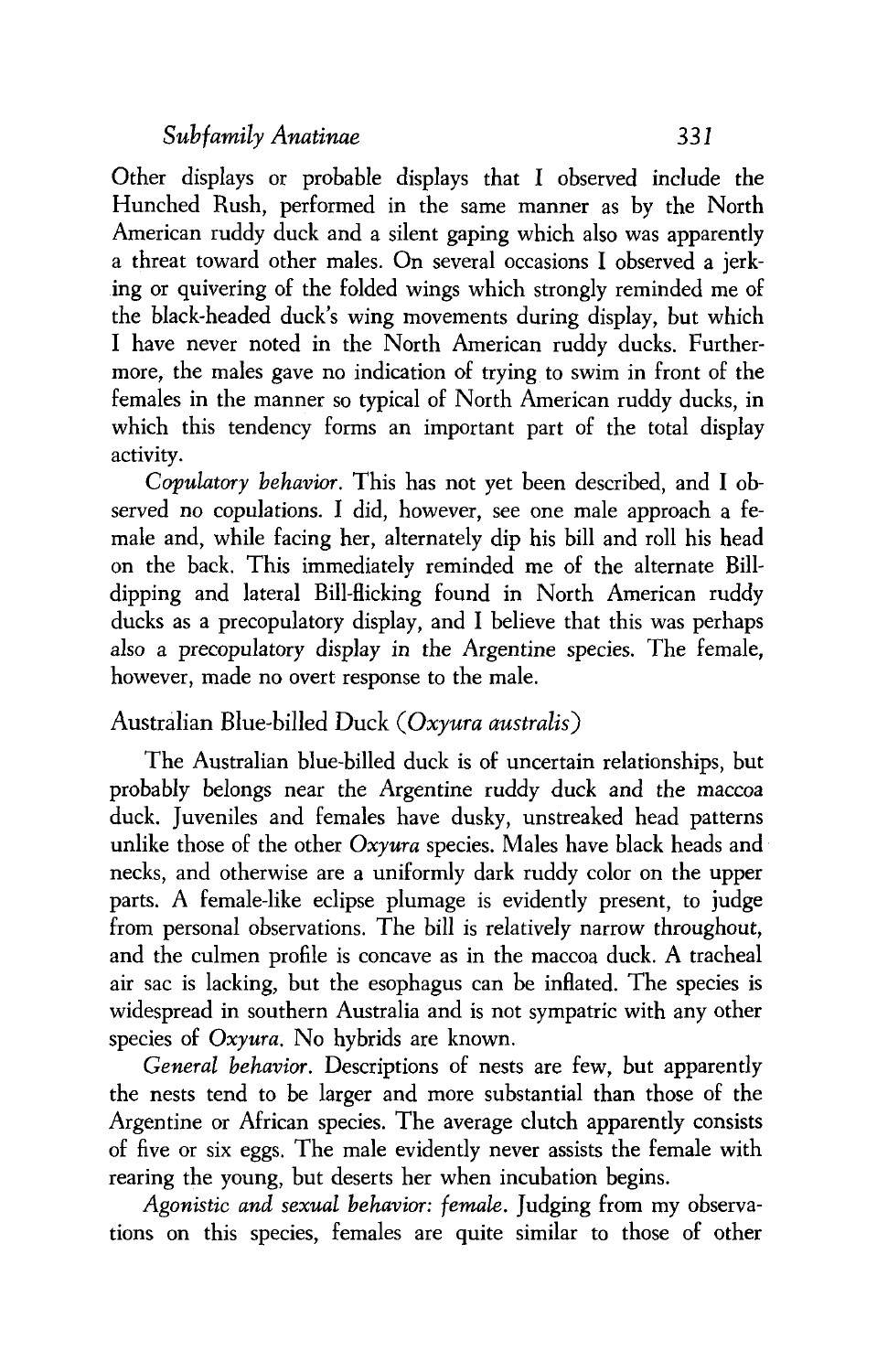*Oxyura* species. Gaping is commonly performed as a hostile display toward males, and is accompanied by a repeated *"tet-tet-tet-tet* . . ." series of notes. In addition, females perform a vertical head-pumping as a dive-intention movement. No Inciting displays have been observed.

*Agonistic* **and** *sexual* **behavior:** *male.* Male display patterns in this species have been reported in detail elsewhere (Johnsgard, 1965b), and will only be summarized here. Earlier notes by Brown (1949), Wheeler (1953), and Scott (1958) mention only a few of these displays. Among the most frequent male displays is Dab-preening, a ritualized preening of the breast feathers done in a rapid and repeated fashion, usually while facing the female. Prior to the most elaborate display, the male performs a series of fairly rapid Headpumping movements that are seemingly identical to the dive-intention movements made by frightened birds. As this Head-pumping progresses, the tail is gradually cocked and the neck expands greatly. Suddenly the bird throws his head forward and downward into the water, and with a series of neck-jerking movements splashes the surface with his bill and throat in a display I have called Sousing. After from five to seven such jerking movements the tail is quickly lowered and simultaneously the head and bill are submerged, so that only the back of the displaying bird is visible. In this posture the male remains motionless or swims backward a varying distance, then retracts his head and completes the display with a series of bill-dipping and headshaking movements. Like the Bubbling display of the North American ruddy duck, this display produces considerable noise through splashing, but in all probability these two somewhat similar displays were independently evolved. Two displays clearly derived from comfort movements have been frequently observed; these are Head-rolling and Wing-flapping. A sudden Lurching forward in the water often follows Wing-flapping or Head-rolling, producing a conspicuous splashing sound. Similarly a noisy Display Flight is performed in exactly the same manner as the Ringing Rush of the North American ruddy duck, and an aggressive chase, or Hunched Rush, is frequently seen as males threaten one another. In addition, a rapid "surfboarding" type of swimming has been observed, which is similar to that performed by males of the North American species as they return to courted females. In contrast with that species however, this Motor-boating display also occurs in other situations in the blue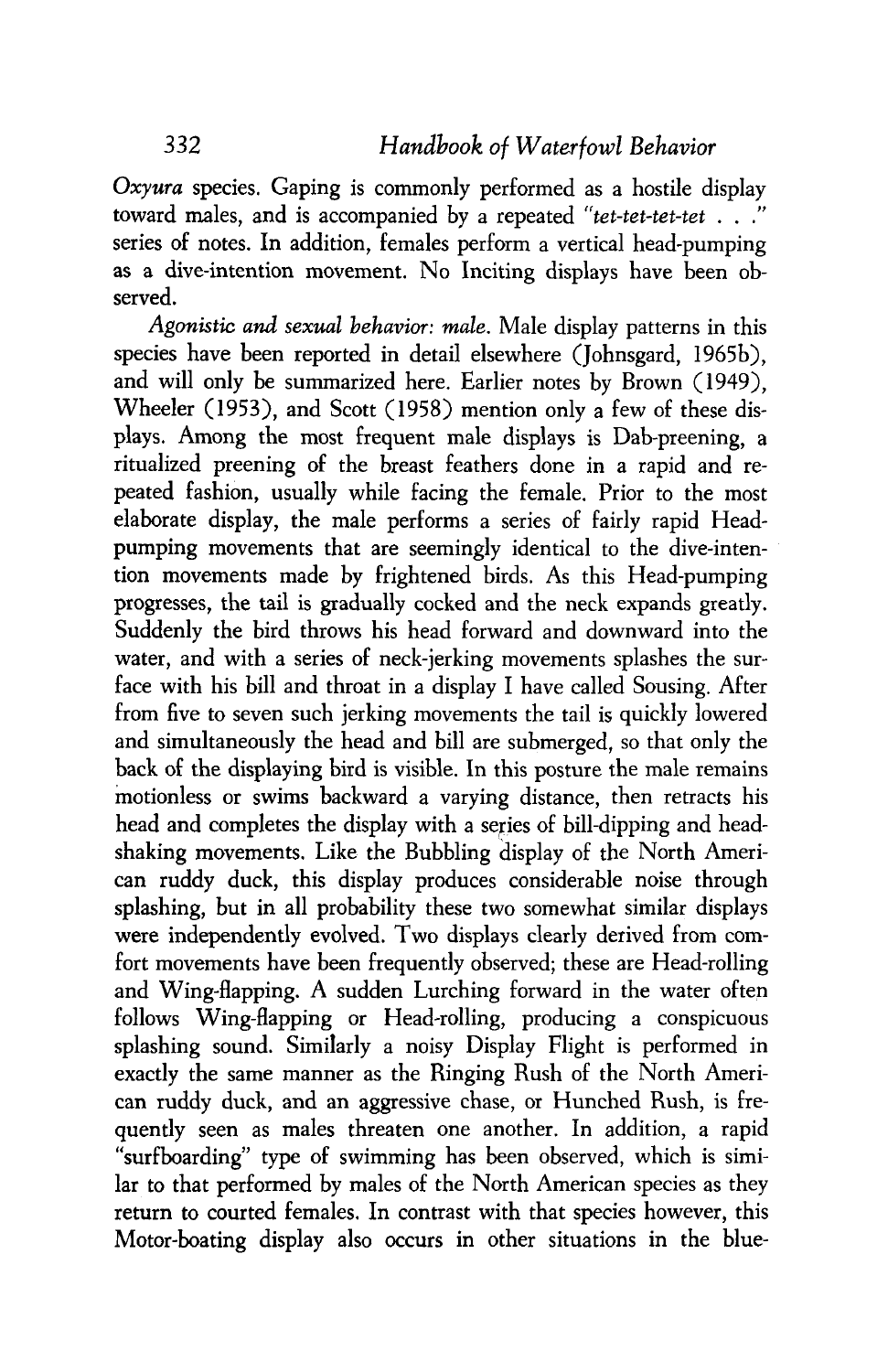billed duck. Finally, dorsal preening and diving have been observed occasionally during display and may be ritualized.

*Copulatory behavior.* An adequate description of copulation. is still not available. Wheeler (1953) once observed a male chase a female, finally catch her, and copulate with her while she was completely submerged. After copulation there was a lengthy preening which was completely different from the display preening he observed earlier. It seems unlikely that this represents normal copulatory behavior.

#### **Musk** *Duck (Biziura lobata)*

The Australian musk duck is certainly a stiff-tail, differing from the other stiff-tails mainly in being larger and in having different body plumage and different feeding habits. The downy young are only slightly patterned, being dark gray above and lighter below. Juveniles and adults of both sexes are essentially alike in plumage, differing only in size and the degree of development of the sub mandibular lobe, or wattle. Adult males are two to three times as heavy as females, and have an extremely large wattle which is formed by a folding of the integuments. It is not hollow and therefore cannot be inflated, although it can be thickened considerably at the base and made turgid. There is an inflatable subgular pouch immediately behind the lobe, apparently somewhat similar to the throat pouch of the black-headed duck. The trachea is simple and apparently lacks any air sacs, and the syrinx is a simple ossified area at the junction of the bronchi (illustrated in Johnsgard, 1961c). Doubtlessly the syrinx produces the whistling call of the male, but the socalled "plonk call" is mechanically produced by the slapping of the feet on the water. Musk ducks occur over southern Australia and are sympatric with the Australian blue-biIled duck. No hybrids are known.

*General behavior.* Musk ducks build typical stiff-tail nests, and normally lay only two or three large, rough-surfaced eggs. Young birds often ride on the female's back, a behavioral adaptation not known to occur in other stiff-tails. The diet of musk ducks consists of a wide variety of animal material such as amphibians, fish, crustaceans and other invertebrates. Additional notes on the general behavior of this species can be found elsewhere (Johnsgard, 1965a, 1965b).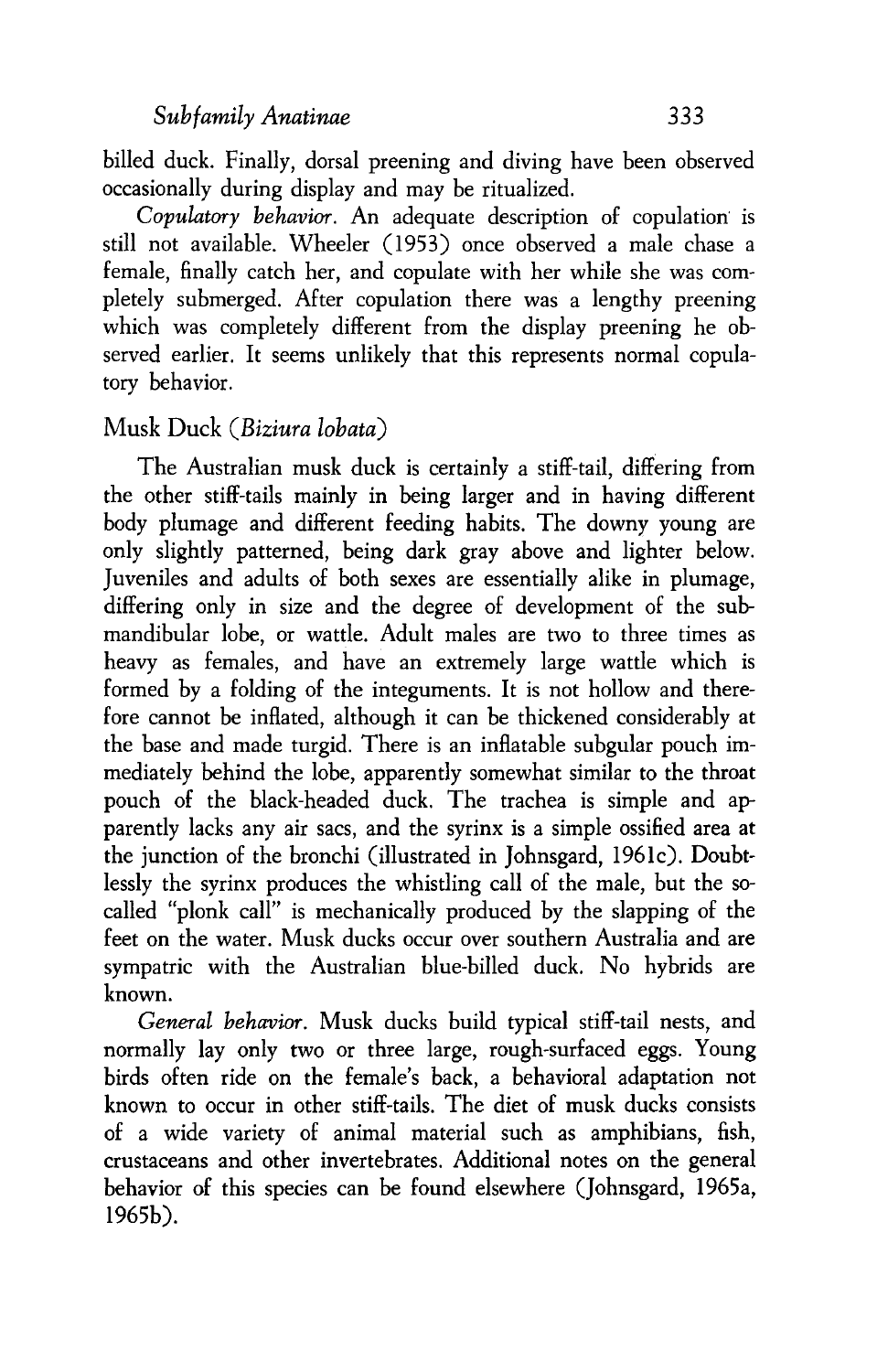*Agonistic and sexual behavior: female.* Females appear to lack any well-defined courtship displays; instead they are simply attracted to displaying males and watch such birds intently, without however actively initiating or regulating display activity. Thus there appear to be no Inciting or other sexual displays present in females, and I heard no calls uttered by them. To my knowledge, the only vocalization recorded for female musk ducks consists of an apparent warning note uttered to ducklings at the approach of possible danger (Johnsgard, 1965a).

*Agonistic and sexual behavior: male.* Surprisingly little concerning the behavior of this bizarre species has been published. Aside from some short notes, the paper by Serventy (1946) is the only reasonably detailed description of male displays. I have described these in detail elsewhere (Johnsgard, 1965b), so that an abbreviated summary may suffice here. Unlike the sexual displays of nearly all other species of waterfowl, those of male musk ducks do not appear to accomplish the establishment of pair bonds between individuals. Rather, it would seem that males conduct promiscuous relationships with any females that they manage to attract by their conspicuous display activity, and thus their elaborate displays and considerable sexual dimorphism can probably be explained through sexual selection. The female's role is therefore reduced to one of simply observing and presumably visually stimulating the male by her presence alone. The male displays appear to represent a heirarchy of forms, of which three distinct levels can be recognized. These are the Paddling Kick, the Plonk Kick and the Whistle Kick. The Paddling Kick is apparently always used to begin a display sequence. As the bird moves forward through the water he lowers his head and neck toward the surface, holds his body and tail in a straight axis, and with a strong kick sends a sheet of water upward and backward a distance of up to six or eight feet. Often the feet are not kicked in exact synchrony, so that a double or even triple splash may be produced. The only sounds produced are those of splashing water. The tail is often partly cocked between displays, and the submandibular lobe may be somewhat enlarged. The number of Paddling Kicks performed in a sequence and the duration between them is quite variable, but usually less than 20 occur before the male begins to perform Plonk Kicks. The bird remains fairly stationary in the water, tilts the head upward, and sometimes cocks the tail. The lobe is much thickened at the base,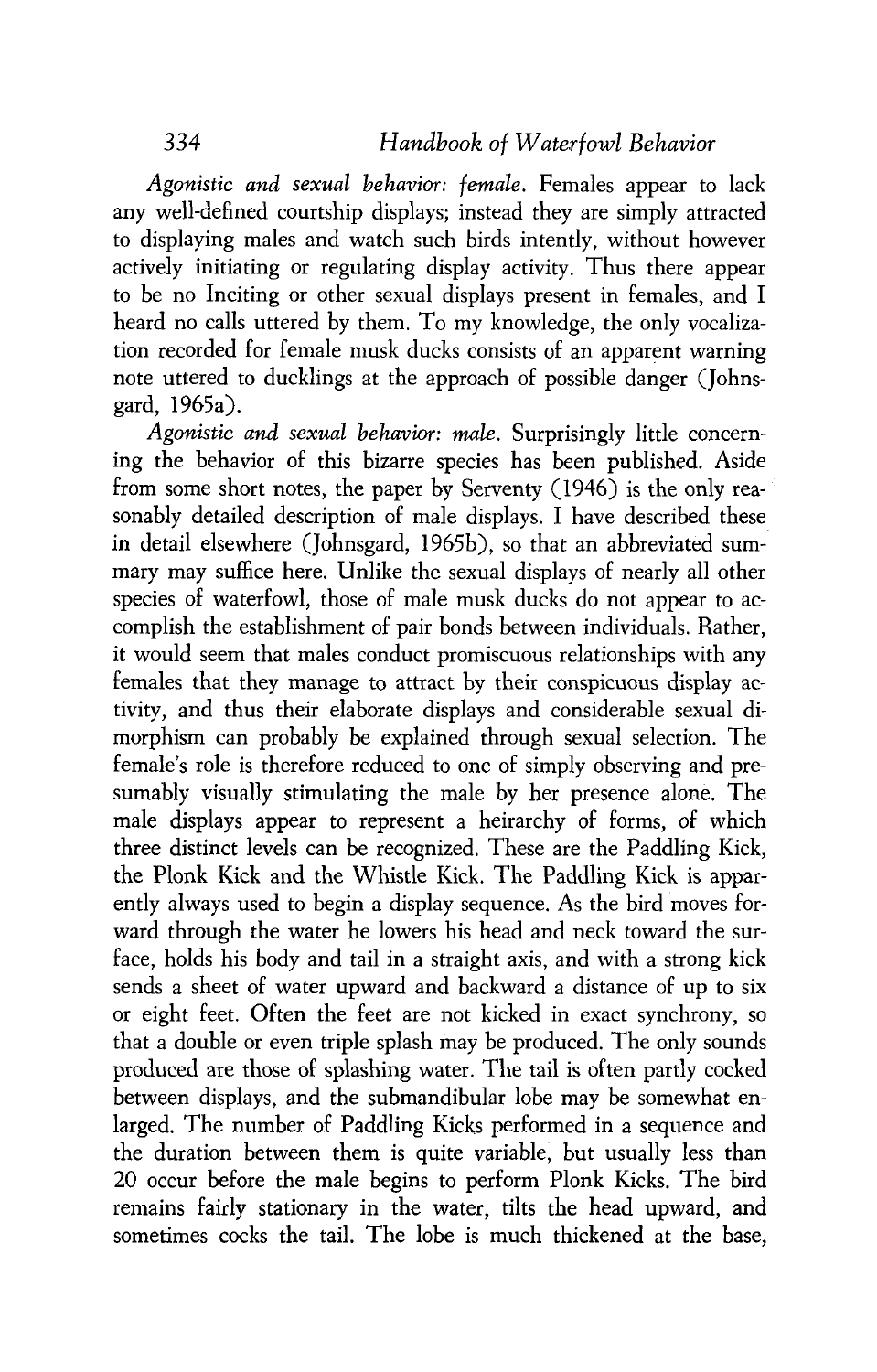and the cheeks and throat are greatly enlarged through inflation of the subgular pouch. In this posture the bird kicks simultaneously with both feet, sending splashes upward and laterally. Although the amount of water and the distance it is kicked seems less than in the Paddling Kick, the noise produced is greater, for as the feet strike the water they produce a loud, hollow "plonk" or "ker-plonk'," a noise that persons have often concluded to be of vocal origin. These Plonk Kicks are repeated with considerably more regularity than the Paddling Kicks, and are continued for an indefinite period. Often as many as 30 or 40 Plonk Kicks occur in unbroken sequence, spaced with surprising regularity between three and four seconds apart (Johnsgard, 1965b). After an extended series of Plonk Kicks, and especially after one or more females have been attracted to the male, he usually abruptly shifts from Plonk Kicks to Whistle Kicks. Whistle Kicks involve a more extreme extension of the posturing assumed during the Plonk Kick. The tail is spread and usually kept fully cocked and closely pressed against the back. The head is held low in the water with the bill tilted upward, so that the fully turgid lobe is just over the surface. In this posture the bird suddenly flicks his feet simultaneously outward and backward, throwing jets of water out on both sides of the body for a foot or two. Contrary to previous reports, the wings do not produce this splashing, but rather it is caused by the feet alone. With each splash a sharp, clear whistled note is uttered, somewhat similar to the call of the white-backed duck, and at close range a much softer preliminary breathing noise can be heard. In extreme posturing, as when other birds are nearby, the male raises his head and fully cocked tail between splashes, so that the body appears almost U-shaped. This posture is especially frequent when other males approach. Surprisingly, such males will often swim up to within a foot or so of displaying birds, watching them intently. Fights do not usually result until one of these males approaches too closely to one of the females, which are also strongly attracted to displaying males. The timing of the Whistle Kicks is even more regular than that of the Plonk Kicks, and the average time between kicks is again from three to four seconds. It is not uncommon for a series of 50 or 60 Whistle Kicks to occur in unbroken sequence, and such sequences are generally terminated by the females losing interest and swimming away or by the displaying male attacking one of the other males.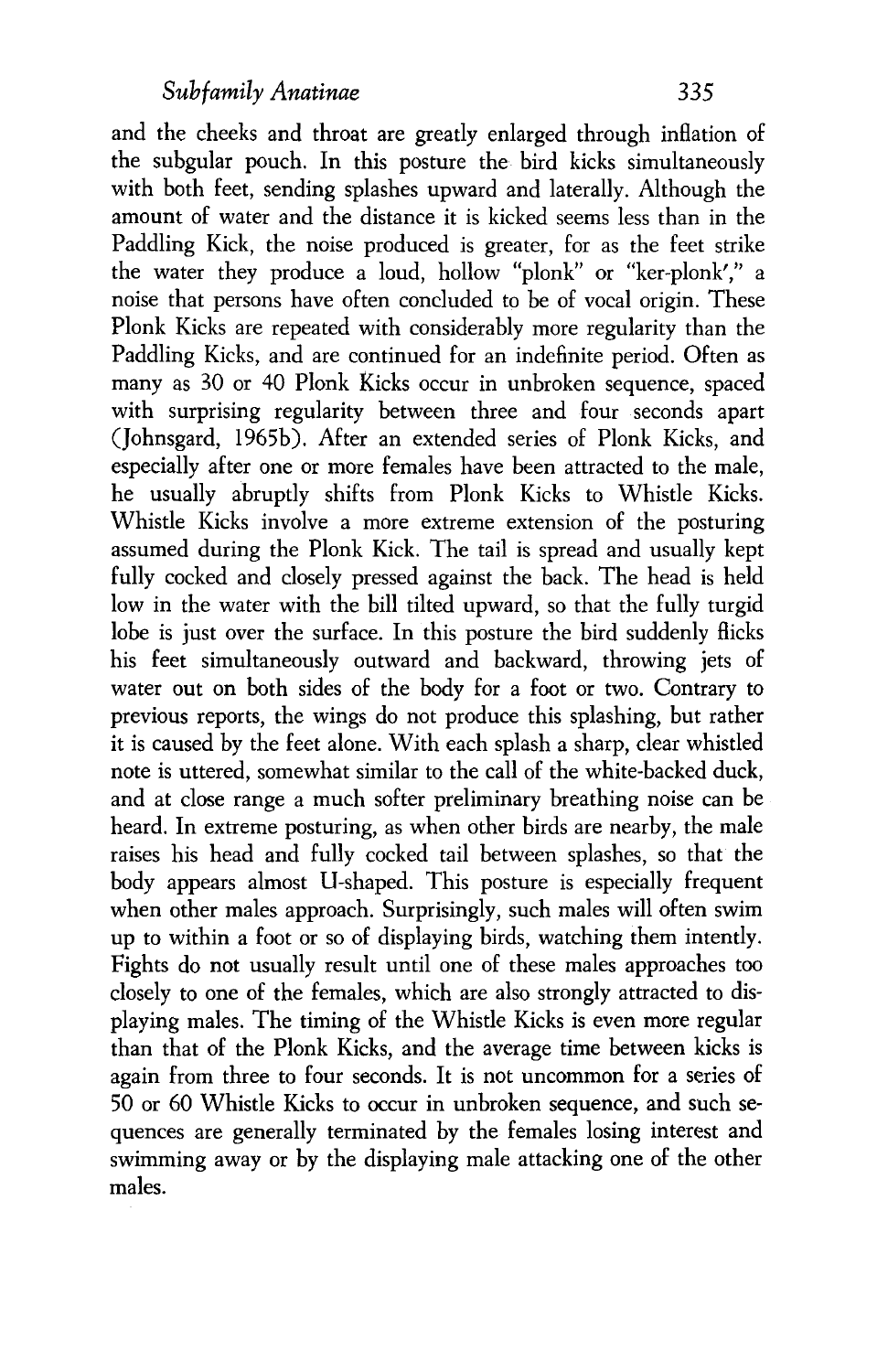*Copulatory behavior.* I have not observed copulation, but accounts of it made available to me by Angus Robinson and Vic Lowe are fairly similar and the behavior described is probably representative. There is apparently no special precopulatory behavior in musk ducks distinct from the general display activity described above, but instead the male simply displays with particular intensity when a female approaches closely, almost constantly jockeying for position close to her. Finally the male quickly throws a wing over the female, pulls her beneath him, and she is totally submerged during copulation. Both Robinson and Lowe observed an unusual male postcopulatory display, in which the male, with head submerged, rapidly swam away from the female (Lowe's account) or around her (Robinson's account). The female simply surfaced and flapped her wings.

#### White-backed Duck *(Thalassornis leuconotus)*

Of all the Anatidae, the white-backed duck is one of the most aberrant, and its position in the family is still somewhat tentative. Although it is generally believed to belong to the stiff-tail tribe, there is relatively little evidence to support this view. The tail feathers are very short and only slightly if at all stiffened, there is no inflatable air sac or specialized esophagus in the male, and the feathers lack the grebelike appearance of the typical stiff-tails. The downy young are altogether unique. Juveniles, females, and adult males are essentially identical in plumage, differing only in the brightness and length of the head feathers. The trachea of the male is simple, but the syrinx is an osseous chamber, slightly enlarged and keeled, much like that of female whistling ducks (illustrated in Johnsgard, 1961c). A fact not previously noticed by taxonomists is that the tarsus has a reticulated pattern; the only other ducks which have this feature are whistling ducks and the freckled duck.

*General* behavior. White-backed ducks dive frequently, but do so in a "leaping" manner much like that of whistling ducks. Their nests are like those of stiff-tails, and are built over water. The eggs, although relatively large, are smooth and glossy, unlike those of the Oxyurini. No down is placed in the nest, suggesting that, as in the whistling ducks, both sexes incubate. It is at least certain that both sexes rear the young; thus pair bonds may be relatively permanent. In two other aspects of its general behavior the white-backed duck is peculiar. First, I have never seen the birds swimming or resting